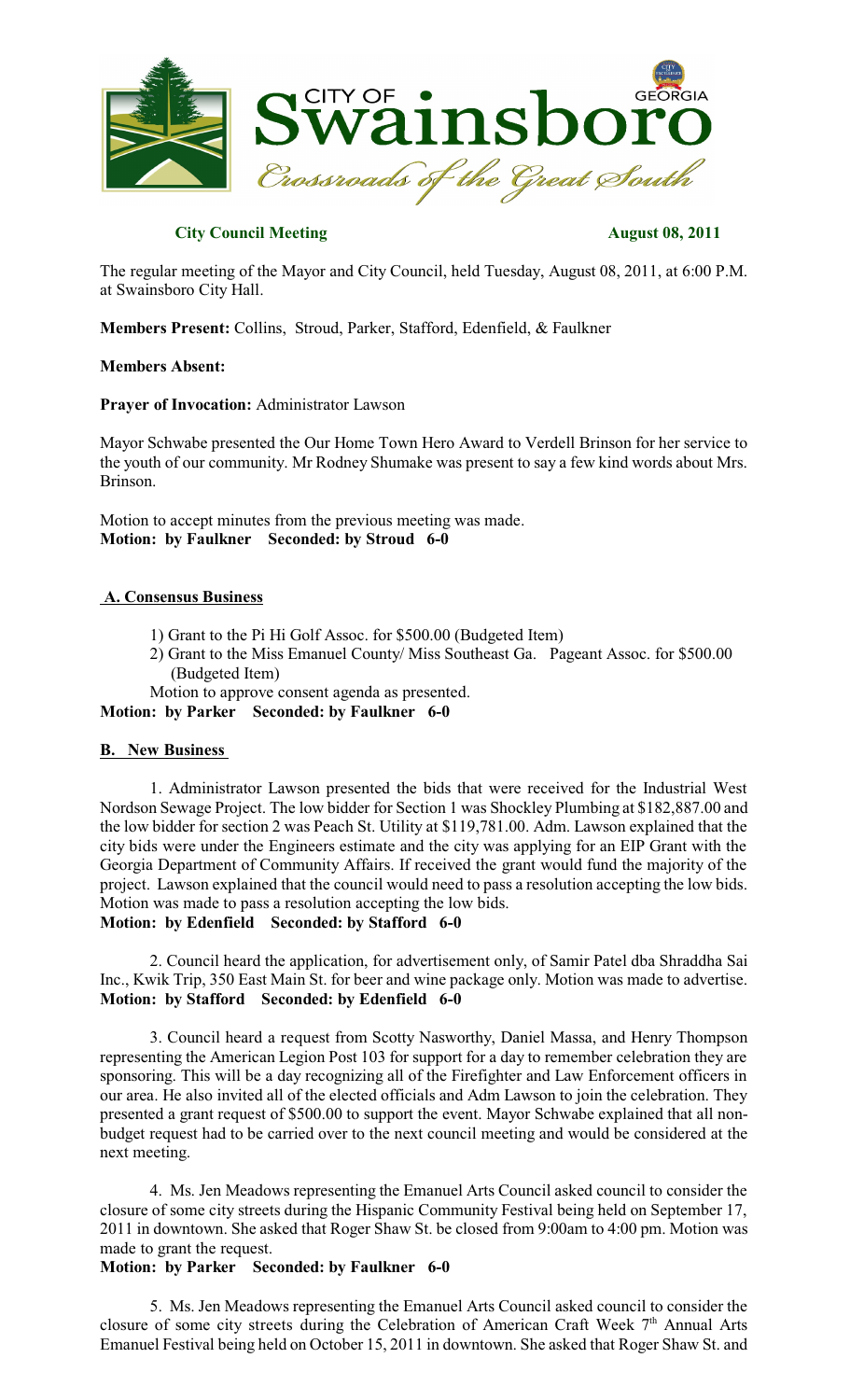a portion of Green St. be closed for the festival. This would be for the safety of the vendors and attendants of the festival. Jerry Cadle, President of the DDA spoke in support of the festival. Motion was made to grant the request.

# **Motion: by Parker Seconded: by Faulkner 6-0**

6. Mrs. Christy Wilson representing Mr. Gary Wilson and Mr. Rodney Wilson asked to address council about their property on East Main St. She stated that property was in disarray and she pledged to council she would handle the situation. She asked for a little more time as the letter citing the ordinance violation only gave her 10 days. She stated her husband was not around and she has just got these problems and would need some time to correct them. Present was Beautification Committee members Gloria Mason, JerryCadle, Bill Rogers, and Bruce Kirby. Mr Cadle asked for the committee to meet with her in 2 weeks to see what progress had been made. Mayor Schwabe asked that Mrs. Wilson come back to council at the next meeting and give a report on the progress.

# **C. Old Business**

None

# **D. Committee Reports**

**Police**: Councilperson Faulkner reported the Police Department was routine.

**Executive:** Councilperson Stroud had no report.

**Public Works:** Councilperson Parker reported that OMI needed a bucket truck.

**Recycle:** Councilperson Parker reported everything routine.

 **Fire:** Councilperson Stafford reported everything routine.

 **Recreation:** Councilperson Collins everything routine.

**Airport:** No Report

Water & WW: Councilperson Edenfield gave a report on all of the work going on in the Water Department.

**Downtown Development:** Lynn updated council on all of the activities going on with the DDA.

**Administrative:** Administrator Lawson gave each council member a copy of the proposed 2012 budget. This budget would call for a decrease in the milage from 19.719 to 19.525. Mayor Schwabe thanked the Department Heads for making dramatic cuts in the budget in order not to raise taxes. He stated that some services would suffer from these cuts. Motion was made to advertise the 2012 budget as presented. **Motion: by Faulkner Seconded: by Stafford 6-0**

**Mayor :** Mayor Schwabe had not report.

September Council meeting was set for Sept. 12, 2011 due to the Labor Day Holiday.

An Executive Session was requested by Councilperson Faulkner to discuss a personnel issue. Motion was made to enter into executive session to discuss a personnel issue. **Motion : Faulkner Seconded : Stafford Passed 6-0 Roll Call all in Favor**

# AFFIDAVIT

I was the presiding officer of a meeting of the Swainsboro City Council held on the 8th day of August, 2011.

That it is my understanding that O.C.G.A S50-14-4(b) provides as follows:

This affidavit is being executed for the purpose of complying with the mandate of O.C.G.A. S50-14-4(b) that such an affidavit be executed.

This 8th day of August, 2011

Council re-entered regular session. No Action Taken Meeting was adjourned.

Personally appeared before the undersigned attesting officer, duly authorized to administer oaths, Mayor Schwabe, who, after being duly sworn, deposes and on oath states the following:

When any meeting of an agency is closed to the public pursuant to subsection (a) of this Code section, the chairperson or other person presiding over such meeting shall execute and file with the official minutes of the meeting a notarized affidavit stating under oath that the subject matter of the meeting or the closed portion thereof was devoted to matters within the exceptions provided by law and identifying the specific relevant exception.

The subject matter of the closed meeting or closed portion of the meeting held on the 8th day of August, 2011, which was closed for the purpose of personnel issue requested by Councilperson Faulkner as allowed by O.C.G.A., Title 50, Chapter 14, was devoted to matters within those exceptions and as provided by law.